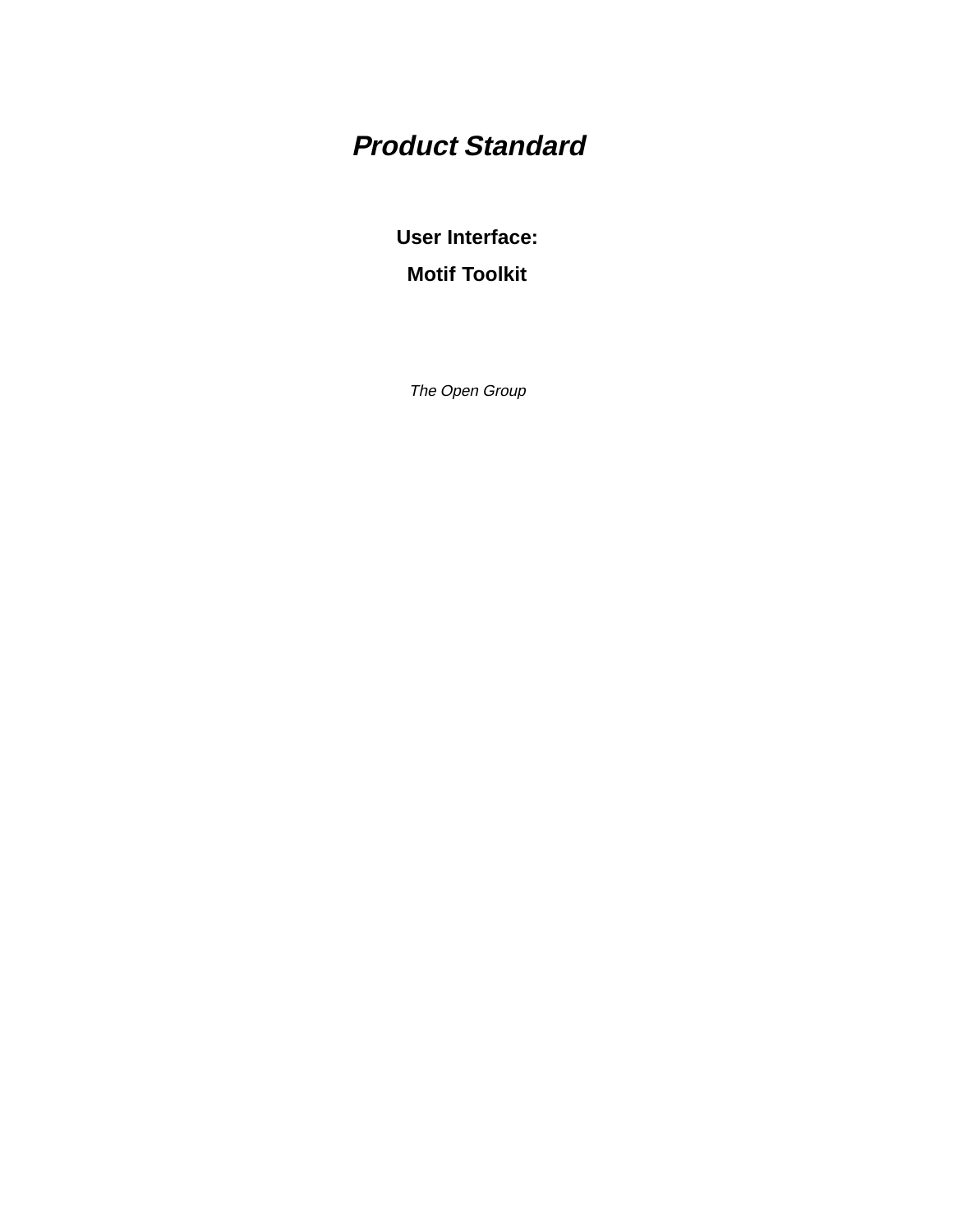Copyright  $\odot$  January 1998, The Open Group

All rights reserved.

No part of this publication may be reproduced, stored in a retrieval system, or transmitted, in any form or by any means, electronic, mechanical, photocopying, recording or otherwise, without the prior permission of the copyright owners.

Motif,  $^{\circledR}$  OSF/1,  $^{\circledR}$  UNIX,  $^{\circledR}$  and the "X Device" $^{\circledR}$  are registered trademarks and IT DialTone<sup>TM</sup> and The Open Group<sup>TM</sup> are trademarks of The Open Group in the U.S. and other countries.

Product Standard User Interface: Motif Toolkit Document Number: X98UC

Published in the U.K. by The Open Group, January 1998.

Any comments relating to the material contained in this document may be submitted to:

The Open Group Apex Plaza Forbury Road Reading Berkshire RG1 1AX U.K.

Or by email to:

OGSpecs@opengroup.org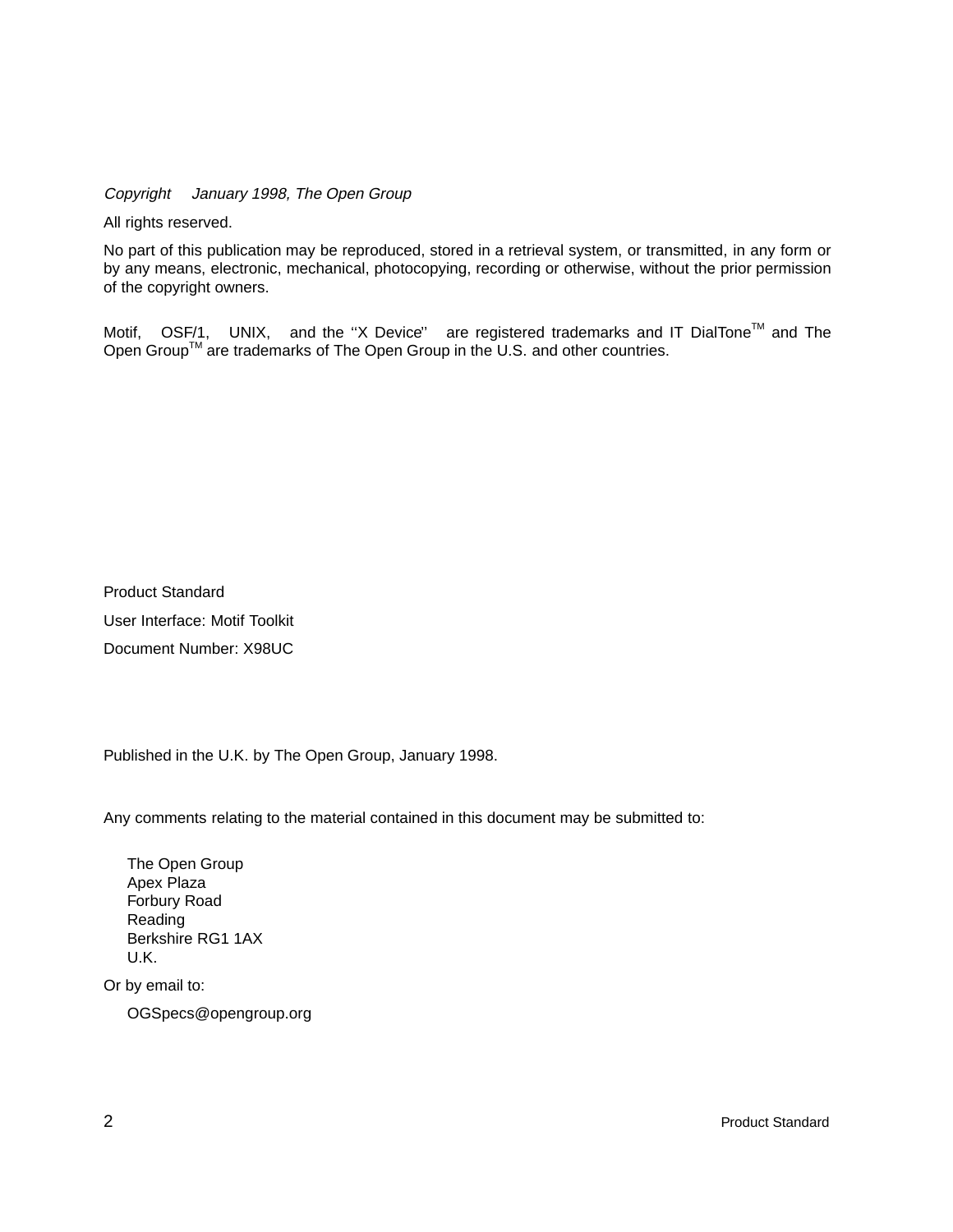# **Product Standard \_\_\_\_\_\_\_\_\_\_\_\_\_\_\_\_\_\_\_\_\_\_\_\_\_\_\_\_\_\_\_\_\_\_\_\_\_\_\_\_\_\_\_\_\_\_\_\_\_\_\_\_**

# **NAME**

Motif Toolkit

# **LABEL FOR LOGO**

No label.

#### **DESCRIPTION**

This Product Standard provides APIs equivalent to those of Motif Release 1.2 to a Graphical User Interface toolkit supported by an underlying X Window System at X11 Release 5 level.

**\_\_\_\_\_\_\_\_\_\_\_\_\_\_\_\_\_\_\_\_\_\_\_\_\_\_\_\_\_\_\_\_\_\_\_\_\_\_\_\_\_\_\_\_\_\_\_\_\_\_\_\_**

# **CONFORMANCE REQUIREMENTS**

#### **Human-Computer Interface**

X/Open Motif Toolkit API Specification<sup>1</sup>, Chapter 3, X/Open Motif Commands.

#### **Portability Interface**

X/Open Motif Toolkit API Specification.

#### **Programming Language Environment**

C Language. Dialect ISO C. ISO C language source programs invoking the services of this Product Standard must be supported by the registered product.

#### **Interoperability**

• Data Interchange Formats

X/Open Motif Toolkit API Specification, Section 4.2, XmFontList, font names.

• Communications Interfaces and Protocols

None.

\_\_\_\_\_\_\_\_\_\_\_\_\_\_\_\_\_\_

<sup>1.</sup> CAE Specification, April 1995, Motif Toolkit API (ISBN: 1-85912-024-5, C320).